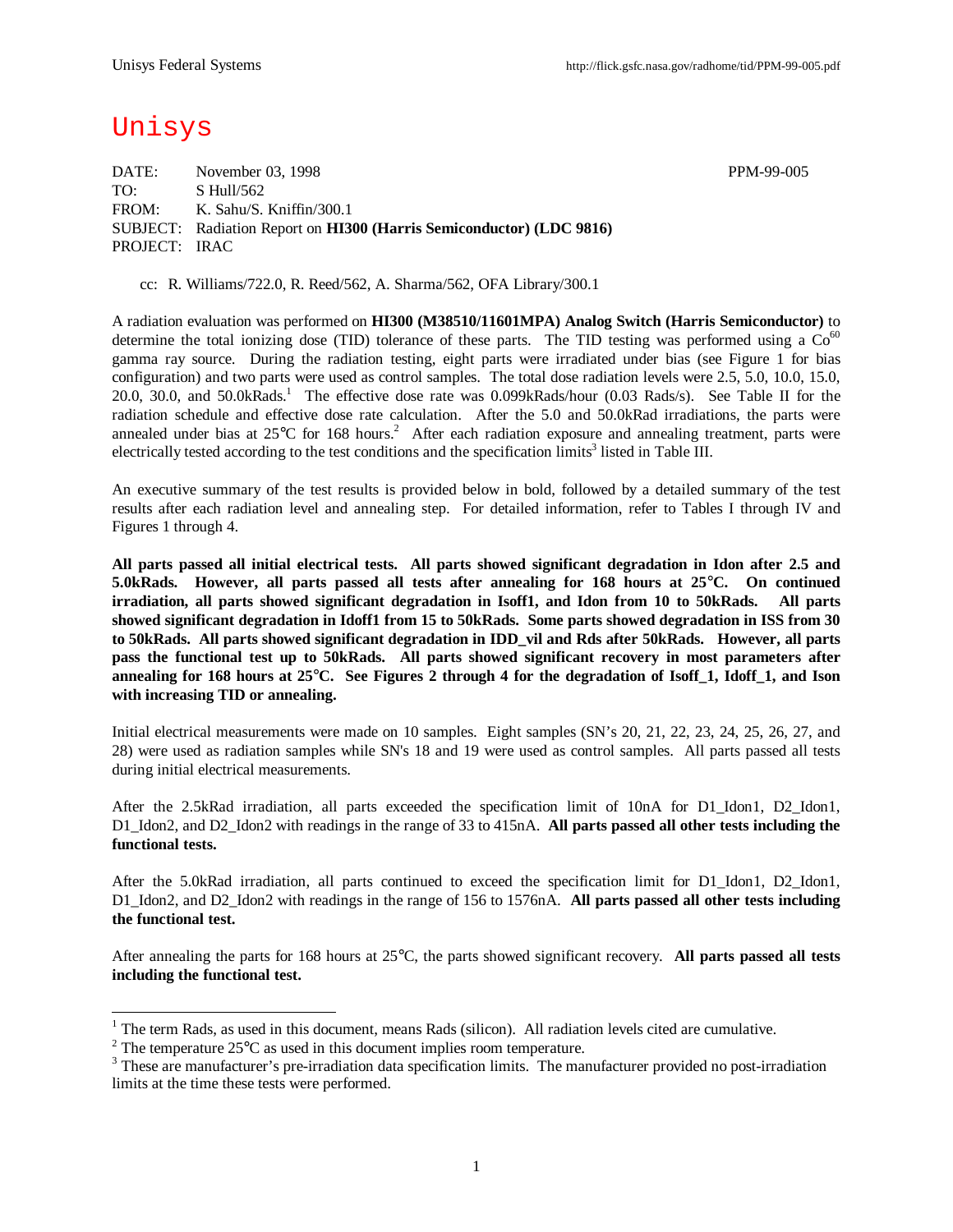After the 10.0kRad irradiation, all parts exceeded the specification limit of 10nA for S1\_Isoff1 and S2\_Isoff1 with readings in the range of 138 to 222nA. All parts again exceeded the specification limit for D1\_Idon1, D2\_Idon1, D1\_Idon2, and D2\_Idon2 with readings in the range of 42 to 834nA. **All parts passed all other tests including the functional test.**

After the 15.0kRad irradiation, all parts exceeded the specification limit for S1\_Isoff1 and S2\_Isoff1 with readings in the range of 576 to 1017nA. All parts exceeded the specification limit of 10nA for D1\_Idoff1 and D2\_Idoff1 with readings in the range of 20 to 57nA. All parts continued to exceed the specification limit for D1 Idon1, D2\_Idon1, D1\_Idon2, and D2\_Idon2 with readings in the range of 57 to 562nA. **All parts passed all other tests including the functional test.**

After the 20.0kRad irradiation, all parts exceeded the specification limit for S1\_Isoff1 and S2\_Isoff1 with readings in the range of 68 to 91nA. All parts exceeded the specification limit for D1\_Idoff1 and D2\_Idoff1 with readings in the range of 57 to 148nA. All parts exceeded the specification limit for D1\_Idon1, D2\_Idon1, D1\_Idon2, and D2\_Idon2 with readings in the range of 10.4 to 156nA. **All parts passed all other tests including the functional test.**

After the 30.0kRad irradiation, four parts marginally exceeded the specification limit of 10μA for IDD vil with readings in the range of 10.1 to 12.1μA. Four parts fell marginally under the specification limit of -10μA for ISS\_vil with readings in the range of -10.1 to -11.9μA. All parts exceeded the specification limit for S1\_Isoff1 and S2\_Isoff1 with readings in the range of 19 to 26nA. All parts exceeded the specification limit for D1\_Idoff1 and D2\_Idoff1 with readings in the range of 78 to 208nA. Most parts exceeded the specification limit for D1\_Idon1, D2\_Idon1, D1\_Idon2, and D2\_Idon2 with readings in the range of 10.3 to 98nA. Most parts marginally exceeded the specification limit of 70Ω for Rds\_1n\_10V and Rds\_2n\_10V with readings in the range of 71 to 75Ω. **All parts passed all other tests including the functional test.**

After the 50.0kRad irradiation, all parts exceeded the specification limit for IDD vil with readings in the range of 18 to 45μA. All parts fell under the specification limit for ISS\_vil with readings in the range of -19 to -49μA. All parts fell under the specification limit of  $-10\mu A$  for ISS vih with readings in the range of  $-11$  to  $-37\mu A$ . All parts exceeded the specification limit for S1\_Isoff1 and S2\_Isoff1 with readings in the range of 1236 to 2341nA. All parts exceeded the specification limit for D1\_Idoff1 and D2\_Idoff1 with readings in the range of 189 to 710nA. Most parts exceeded the specification limit for D1\_Idon1, D2\_Idon1, D1\_Idon2, and D2\_Idon2 with readings in the range of 45 to 1868nA. All parts exceeded the specification limit of  $70\Omega$  for all Rds 10V measurements with readings in the range of 93 to 112Ω. All parts exceeded the specification limit of 50Ω for all Rds 15V measurements with readings in the range of 53 to 955Ω. **All parts passed all other tests including the functional test.**

After annealing the parts for 168 hours at 25°C, the parts showed significant recovery in all IDD and ISS parameters with all parts readings within specification limits. No significant recovery was observed in Isoff1, however some recovery was observed in Idoff1. All parts showed significant recovery in all Idon parameters with most parts passing all four tests. Marginal recovery was noted in the Rds\_10V measurements, however all parts continued to fail. All parts showed significant recovery in the Rds\_p\_15V tests with all parts passing and all parts showed significant recovery in the Rds\_n\_15V tests with readings only marginally exceeding the specification limit.

Table IV provides a summary of the test results with the mean and standard deviation values for each parameter after each irradiation exposure and annealing step.

Any further details about this evaluation can be obtained upon request. If you have any questions, please call us at (301) 731-8954.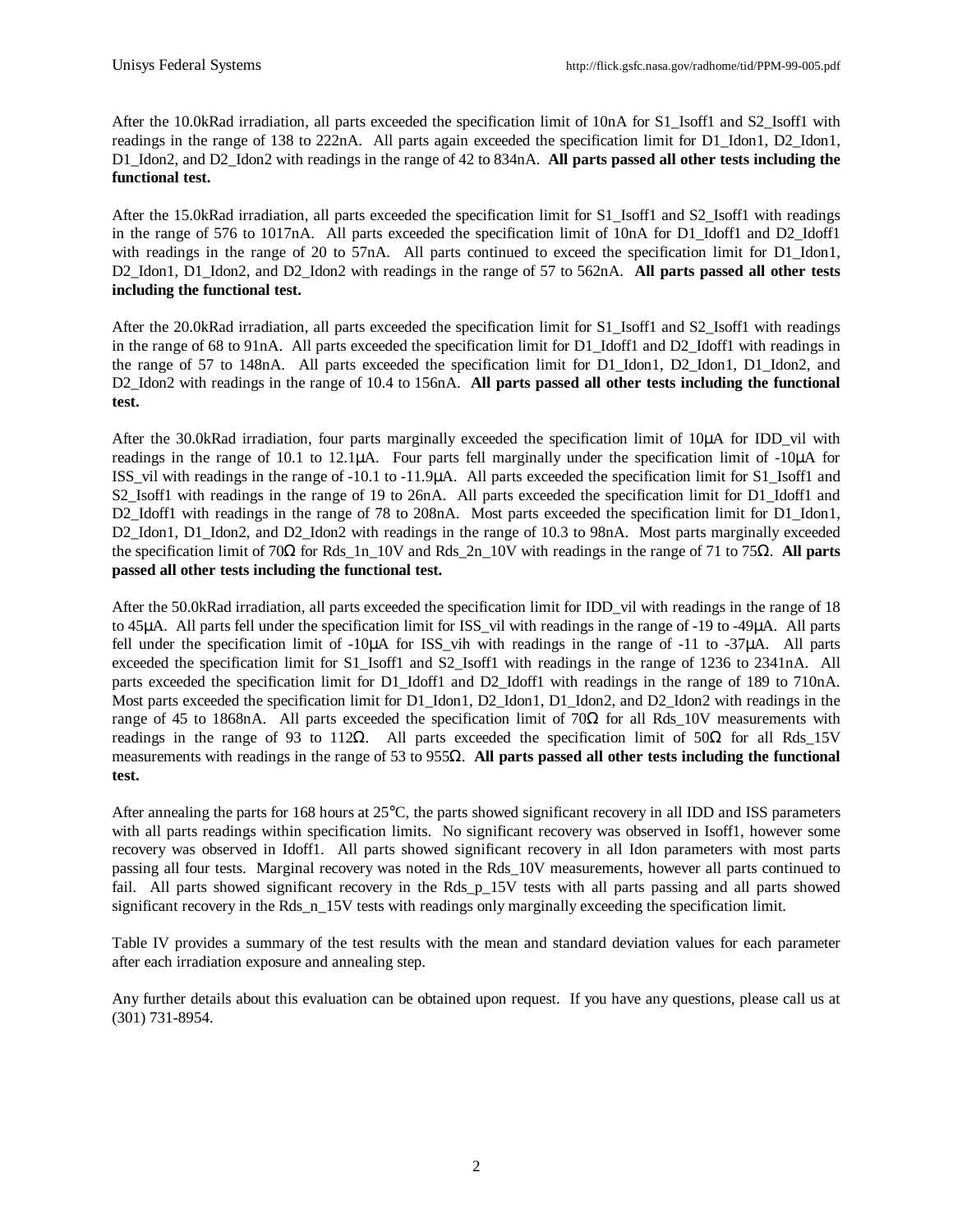## \_\_\_\_\_\_\_\_\_\_\_\_\_\_\_\_\_\_\_\_\_\_\_\_\_\_\_\_\_\_\_\_\_\_\_\_\_\_\_\_\_\_\_\_\_\_\_\_\_\_\_\_\_\_\_\_\_\_\_\_\_\_\_\_\_\_\_\_\_\_\_\_\_\_\_\_\_\_\_\_\_\_\_\_\_\_\_\_\_\_\_\_ ADVISORY ON THE USE OF THIS DOCUMENT

The information contained in this document has been developed solely for the purpose of providing general guidance to employees of the Goddard Space Flight Center (GSFC). This document may be distributed outside GSFC only as a courtesy to other government agencies and contractors. Any distribution of this document, or application or use of the information contained herein, is expressly conditional upon, and is subject to, the following understandings and limitations:

(a) The information was developed for general guidance only and is subject to change at any time;

(b) The information was developed under unique GSFC laboratory conditions which may differ substantially from outside conditions;

(c) GSFC does not warrant the accuracy of the information when applied or used under other than unique GSFC laboratory conditions;

(d) The information should not be construed as a representation of product performance by either GSFC or the manufacturer;

(e) Neither the United States government nor any person acting on behalf of the United States government assumes any liability resulting from the application or use of the information.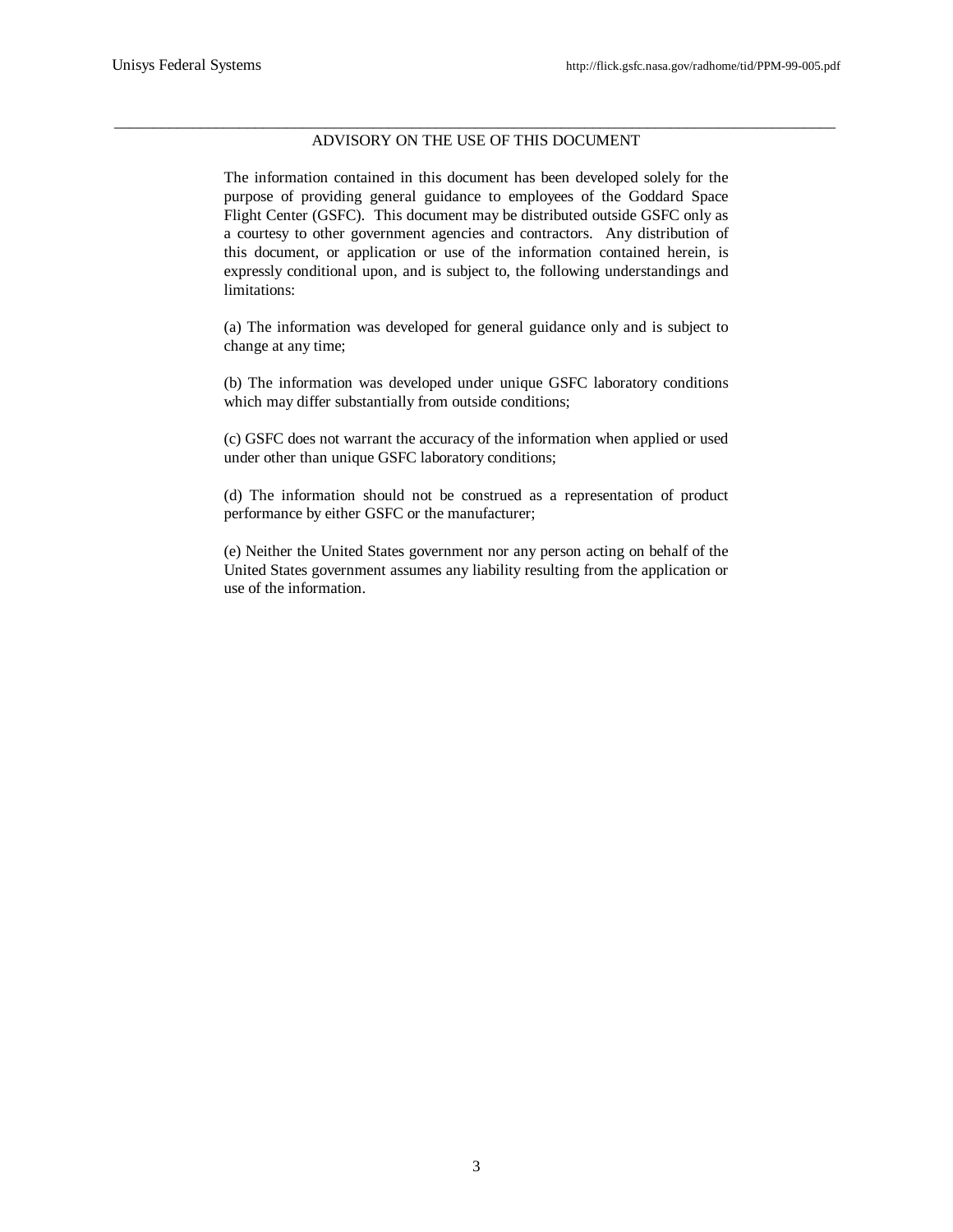

Figure 1. Radiation Bias Circuit for HI300

Notes:

- 1.  $V_{CC} = +15V \pm 0.5V$ ,  $-V_{CC} = -15V \pm 0.5V$ .
- 2. R<sub>1</sub> = 2k $\Omega$  ±5%,  $\frac{1}{4}W$ , R<sub>2</sub> = 10k $\Omega$  ±5%,  $\frac{1}{4}W$ .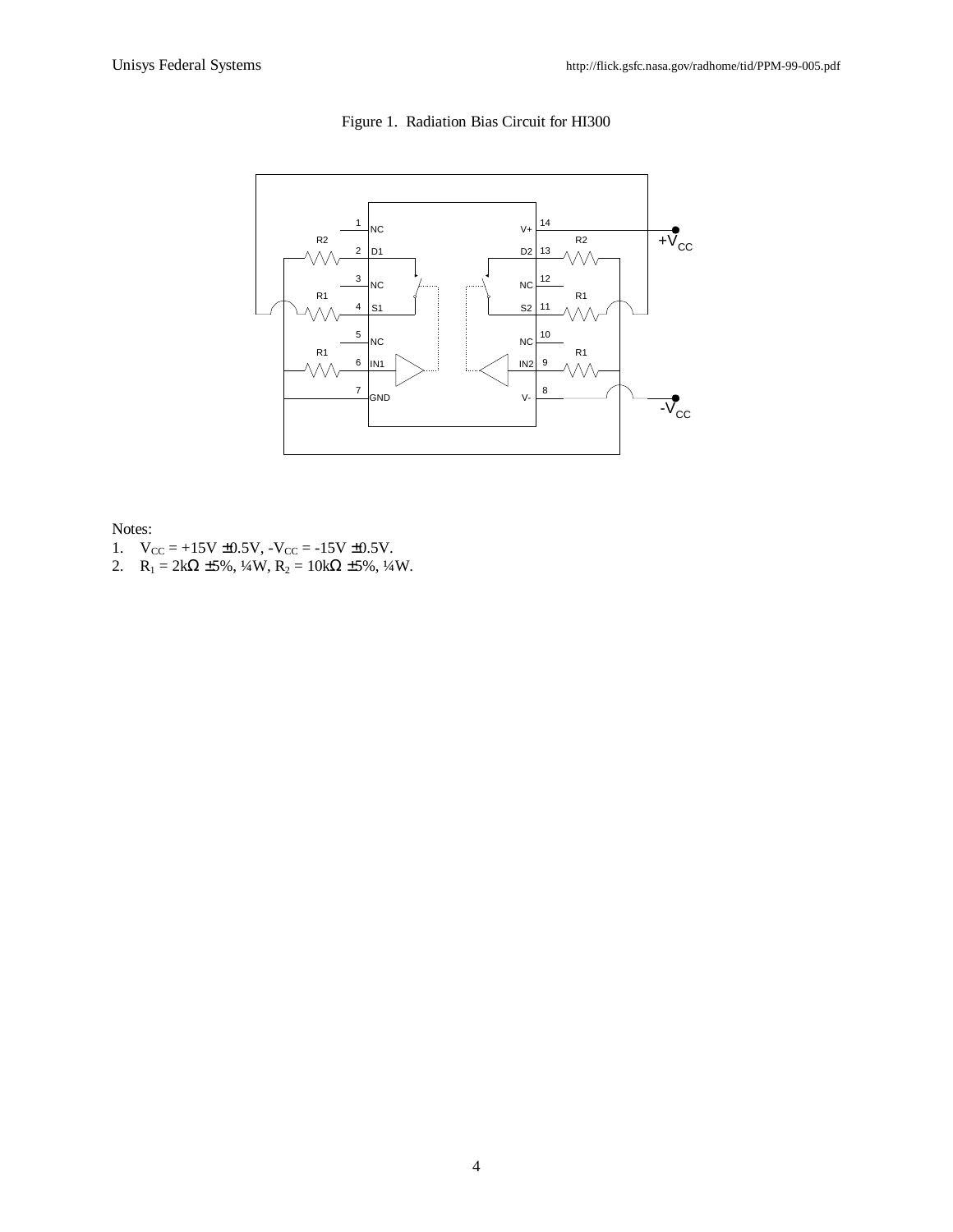| Generic Part Number:                 | <b>HI300</b>                           |  |  |  |  |  |  |
|--------------------------------------|----------------------------------------|--|--|--|--|--|--|
| <b>IRAC Part Number:</b>             | M38510/11601MPA                        |  |  |  |  |  |  |
| Charge Number:                       | M88539                                 |  |  |  |  |  |  |
| Manufacturer:                        | Harris Semiconductor                   |  |  |  |  |  |  |
| Lot Date Code (LDC):                 | 9816                                   |  |  |  |  |  |  |
| <b>Quantity Tested:</b>              | 10                                     |  |  |  |  |  |  |
| Serial Number of Control Samples:    | 18, 19                                 |  |  |  |  |  |  |
| Serial Numbers of Radiation Samples: | 20, 21, 22, 23, 24, 25, 26, 27, and 28 |  |  |  |  |  |  |
| Part Function:                       | Analog Switch                          |  |  |  |  |  |  |
| Part Technology:                     | <b>CMOS</b>                            |  |  |  |  |  |  |
| Package Style:                       | 14 Pin Dip                             |  |  |  |  |  |  |
| Test Equipment:                      | A540                                   |  |  |  |  |  |  |
| Test Engineer:                       | A. Duvalsaint                          |  |  |  |  |  |  |

## TABLE I. Part Information

• The manufacturer for this part guaranteed no radiation tolerance/hardness.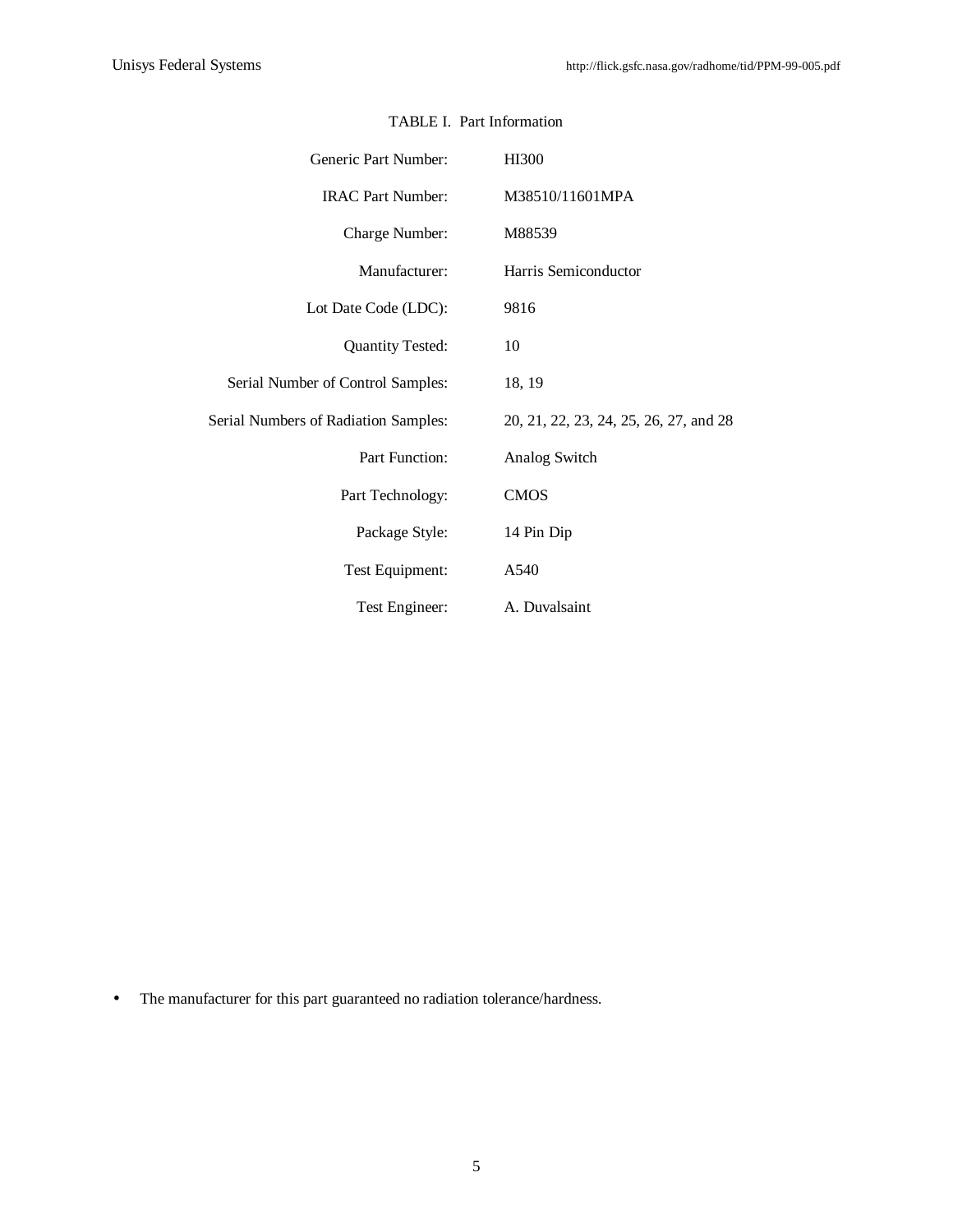| TABLE II. Radiation Schedule for HI300                                                                                                                                                                                                                                                                                                                               |  |
|----------------------------------------------------------------------------------------------------------------------------------------------------------------------------------------------------------------------------------------------------------------------------------------------------------------------------------------------------------------------|--|
|                                                                                                                                                                                                                                                                                                                                                                      |  |
|                                                                                                                                                                                                                                                                                                                                                                      |  |
|                                                                                                                                                                                                                                                                                                                                                                      |  |
|                                                                                                                                                                                                                                                                                                                                                                      |  |
|                                                                                                                                                                                                                                                                                                                                                                      |  |
|                                                                                                                                                                                                                                                                                                                                                                      |  |
|                                                                                                                                                                                                                                                                                                                                                                      |  |
|                                                                                                                                                                                                                                                                                                                                                                      |  |
|                                                                                                                                                                                                                                                                                                                                                                      |  |
|                                                                                                                                                                                                                                                                                                                                                                      |  |
|                                                                                                                                                                                                                                                                                                                                                                      |  |
| Effective Dose Rate = 50,000 RADS/21 DAYS=99.2 RADS/HOUR=0.03 RADS/SEC<br>$\tau$ , and $\tau$ , the set of $\tau$ , $\tau$ , $\tau$ , $\tau$ , $\tau$ , $\tau$ , $\tau$ , $\tau$ , $\tau$ , $\tau$ , $\tau$ , $\tau$ , $\tau$ , $\tau$ , $\tau$ , $\tau$ , $\tau$ , $\tau$ , $\tau$ , $\tau$ , $\tau$ , $\tau$ , $\tau$ , $\tau$ , $\tau$ , $\tau$ , $\tau$ , $\tau$ |  |

The effective dose rate is lower than that of the individual radiation steps as it takes into account the interim annealing step and time needed to test the parts.

PARTS WERE IRRADIATED AND ANNEALED UNDER BIAS, SEE FIGURE 1.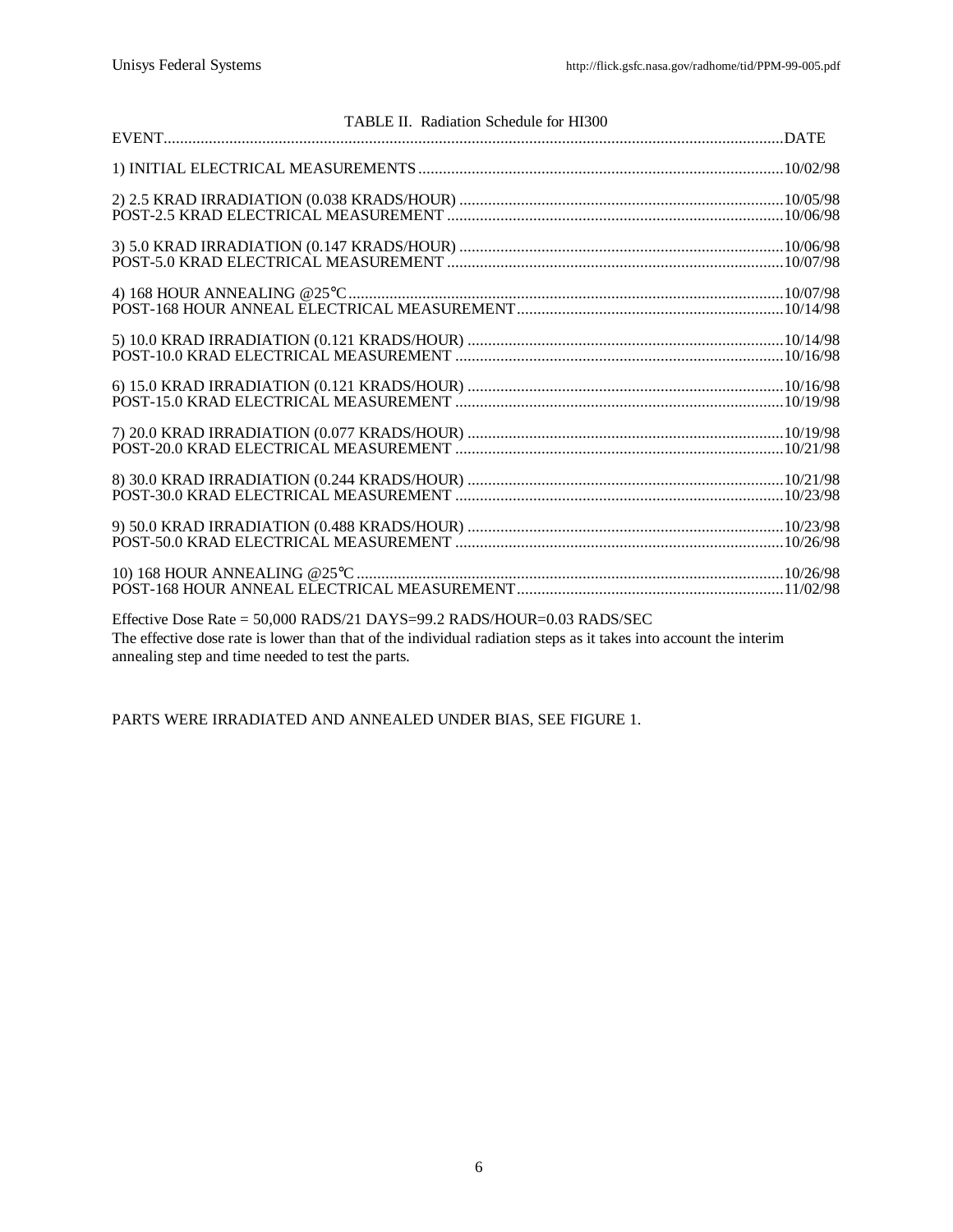| <b>Test</b>  |                                  |                                                                      | Spec. Lim.   |                             |
|--------------|----------------------------------|----------------------------------------------------------------------|--------------|-----------------------------|
| $\#$         | Parameter                        | <b>Units Test Conditions /2</b>                                      | min          | max                         |
| $\mathbf{1}$ | Functional_100kHz                | $P/F f = 100kHz, V_{IN} = V_D = +5V, I_{LOAD} = \pm 10mA$            |              | $V_{OH} > 3V$ $V_{OL} < 1V$ |
| 10           | IDD_vil                          | $mN$ $V_{IN} = 0.8V$                                                 | $-1.0$       | 10.0                        |
| 11           | ISS_vil                          | $mN_{IN} = 0.8V$                                                     | $-10.0$      | 1.0                         |
| 12           | IDD_vih                          | $mA$ <sub>IN</sub> = 4.0V                                            | $\mathbf{0}$ | 1.00                        |
| 13           | ISS_vih                          | $mN_{IN} = 4.0V$                                                     | $-10.0$      | $\bf{0}$                    |
| 20           | $A1$ _Iil_0V                     | $nA$ $V_{IN1} = 0V$                                                  | $-1000$      | <b>1000</b>                 |
| 21           | $A2$ _Iil_0V                     | $nA$ $V_{IN2} = 0V$                                                  | $-1000$      | 1000                        |
| 22           | $A1$ _Iil_5V                     | $nA$ $V_{IN1} = 5V$                                                  | $-1000$      | 1000                        |
| 23           | $A2$ _Iil_5V                     | $nA$ $V_{IN2} = 5V$                                                  | $-1000$      | <b>1000</b>                 |
| 24           | $A1$ _Iil_15V                    | $nA$ $V_{IN1}$ = 15V                                                 | $-1000$      | 1000                        |
| 25           | A2_Iil_15V                       | $nA$ $V_{IN2} = 15V$                                                 | $-1000$      | <b>1000</b>                 |
| 30           | $S1$ _Isoff_1                    | $nA V_{N1} = 0.8V, V_D = +14V, V_S = -5V$ , see Note 3               | $-10.0$      | <b>10.0</b>                 |
| 31           | $S2$ _Isoff_1                    | $nA V_{N2} = 0.8V, V_D = +14V, V_S = -5V$ , see Note 3               | $-10.0$      | 10.0                        |
| 32           | $S1$ Isoff $2$                   | $nA V_{IN1} = 0.8V, V_D = -5V, V_S = +14V,$ see Note 3               | $-10.0$      | <b>10.0</b>                 |
| 33           | $S2$ _Isoff_2                    | $nA V_{IN2} = 0.8V, V_D = -5V, V_S = +14V,$ see Note 3               | $-10.0$      | 10.0                        |
| 40           | D1_Idoff_1                       | $nA V_{N1} = 0.8V$ , $V_D = +14V$ , $V_S = -5V$ , see Note 3         | $-10.0$      | <b>10.0</b>                 |
| 41           | D <sub>2_Idoff_1</sub>           | $nA V_{N2} = 0.8V, V_D = +14V, V_S = -5V$ , see Note 3               | $-10.0$      | 10.0                        |
| 42           | D1_Idoff_2                       | $nA V_{N1} = 0.8V, V_D = -5V, V_S = +14V,$ see Note 3                | $-10.0$      | 10.0                        |
| 43           | D <sub>2_Idoff_2</sub>           | $nA V_{N2} = 0.8V, V_D = -5V, V_S = +14V,$ see Note 3                | $-10.0$      | <b>10.0</b>                 |
| 50           | D1_Idon_1                        | $nA$ $V_{IN1} = 4.0V$ , $V_S = V_D = +14V$                           | $-10.0$      | 10.0                        |
| 51           | $D2$ _Idon_1                     | $nA$ $V_{IN2} = 4.0V$ , $V_S = V_D = +14V$                           | $-10.0$      | 10.0                        |
| 52           | $D1$ _Idon_2                     | $nA V_{IN1} = 4.0V, V_S = V_D = -5V$ , see Note 3                    | $-10.0$      | <b>10.0</b>                 |
| 53           | D <sub>2</sub> Idon <sub>2</sub> | $nA V_{IN2} = 4.0V, V_S = V_D = -5V$ , see Note 3                    | $-10.0$      | 10.0                        |
| 60           | <b>Rds_1P_10V</b>                | $WV_{N1} = 4.0V, V_D = +7.5V, V_{SS} = -10V, V_{DD} = +10V$          |              | 70                          |
| 61           | <b>Rds_2P_10V</b>                | $WV_{N2} = 4.0V, V_D = +7.5V, V_{SS} = -10V, V_{DD} = +10V$          |              | 70                          |
| 62           | <b>Rds_1N_10V</b>                | $WV_{N1} = 4.0V, V_D = -7.5V, V_{SS} = -10V, V_{DD} = +10V$          |              | 70                          |
| 63           | <b>Rds_2N_10V</b>                | $W V_{IN2} = 4.0V, V_D = -7.5V, V_{SS} = -10V, V_{DD} = +10V$        |              | 70                          |
| 70           | <b>Rds_1P_15V</b>                | $W V_{N1} = 4.0V, V_D = +10V, V_{SS} = -15V, V_{DD} = +15V$          |              | 50                          |
| 71           | <b>Rds_2P_15V</b>                | $W V_{IN2} = 4.0V, V_D = +10V, V_{SS} = -15V, V_{DD} = +15V$         |              | 50                          |
| 72           | <b>Rds_1N_15V</b>                | $WV_{N1} = 4.0V, V_D = -10V, V_{SS} = -15V, V_{DD} = +15V$           |              | 50                          |
| 73           | <b>Rds_2N_15V</b>                | $WV_{IN2} = 4.0V$ , $V_D = -10V$ , $V_{SS} = -15V$ , $V_{DD} = +15V$ |              | 50                          |

Notes:

1/ These are the manufacturer's non-irradiated data sheet specification limits. The manufacturer provided no postirradiation limits at the time the tests were performed.

2/ Supplies = +15V, -15V;  $V_{IN}$  = Logic Input.  $V_{IN}$  for Logic "1" = 4V, for Logic "0" = 0.8V, unless otherwise specified.

3/ The Digital Voltage Level range of the ATE is from -5.2V to 15.0V. Because of this limitation, Isoff, Idoff and Idon2 are performed at  $V_S$  and  $V_D$  of -5V instead of -14V. In addition, the test limits for Isoff, Idoff and Idon1 are changed from  $\pm 1$ nA to  $\pm 10$ nA and the test limits for Idon2 are changed from  $\pm 2n$ A to  $\pm 10n$ A because the "open socket leakage current" for these tests was greater than  $\pm 1$ nA on the ATE (A540).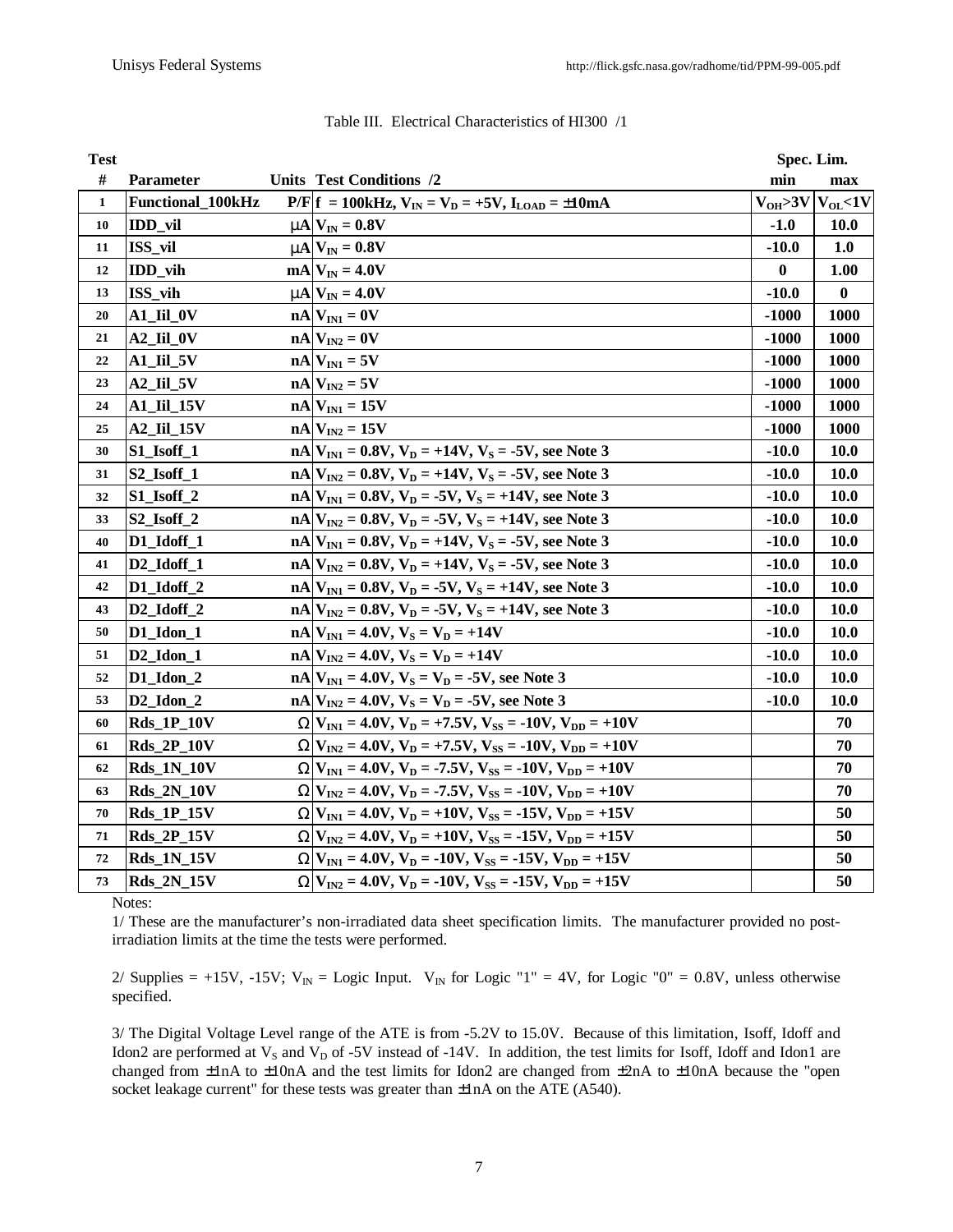## **TABLE IV: Summary of Electrical Measurements after Total Dose Exposures and Annealing for HI300 /1**

|             |                                   |                           |          |               |                  |              | <b>Total Dose Exposure (kRads Si)</b><br>Annealing |              |                  |              |                          |              | <b>Total Dose Exposure (kRads Si)</b> |              |                |              |                |                 |                |                |                |                  | Annealing      |                         |
|-------------|-----------------------------------|---------------------------|----------|---------------|------------------|--------------|----------------------------------------------------|--------------|------------------|--------------|--------------------------|--------------|---------------------------------------|--------------|----------------|--------------|----------------|-----------------|----------------|----------------|----------------|------------------|----------------|-------------------------|
|             |                                   |                           |          |               | <b>Initial</b>   |              | 2.5                                                |              | 5.0<br>168 hours |              |                          | 15.0<br>10.0 |                                       |              |                | 20.0<br>30.0 |                |                 | 50.0           |                | 168 hours      |                  |                |                         |
| <b>Test</b> |                                   |                           |          | Spec. Lim. /2 |                  |              |                                                    |              |                  |              | @25 $\mathrm{^{\circ}C}$ |              |                                       |              |                |              |                |                 |                |                |                |                  | @25°C          |                         |
| #           | <b>Parameters</b>                 | <b>Units</b>              | min      | max           | mean             | sd           | mean                                               | sd           | mean             | sd           | mean                     | sd           | mean                                  | sd           | mean           | sd           | mean           | sd              | mean           | sd             | mean           | sd               | mean           | sd                      |
| 1           | <b>Functional 100kHz</b>          | P/F                       |          |               | ${\bf P}$        |              | P                                                  |              | P                |              | P                        |              | P                                     |              | P              |              | P              |                 | P              |                | P              |                  | P              |                         |
| 10          | IDD_vil                           | ?A                        | $-1.0$   | 10.0          | $-0.3$           | 0.2          | 1.7                                                | 0.7          | 3.4              | 1.4          | 2.2                      | 0.7          | 3.4                                   | 0.6          | 6.6            | 1.5          | 7.3            | 2.2             | 8.8            | 2.7            | 30             | 11               | 3.6            | 0.9                     |
| 11          | ISS vil                           | ?A                        | $-10.0$  | 1.0           | $-0.3$           | 0.1          | $-0.3$                                             | 0.1          | $-0.3$           | 0.1          | $-0.3$                   | 0.1          | $-1.7$                                | 0.2          | $-7.0$         | 1.4          | $-6.9$         | 1.9             | $-8.7$         | 2.5            | $-35$          | 12               | $-4.7$         | 1.1                     |
| 12          | IDD_vih                           | mA                        | $\bf{0}$ | 1.00          | 0.76             | 0.02         | 0.69                                               | 0.02         | 0.62             | 0.03         | 0.58                     | 0.02         | 0.51                                  | 0.02         | 0.42           | 0.02         | 0.35           | 0.02            | 0.29           | 0.02           | 0.13           | 0.03             | 0.11           | 0.02                    |
| 13          | ISS vih                           | ?A                        | $-10.0$  | $\bf{0}$      | $-0.3$           | 0.1          | $-1.2$                                             | 0.7          | $-3.6$           | 2.3          | $-0.3$                   | 0.1          | $-2.3$                                | 1.4          | $-3.5$         | 1.4          | $-5.8$         | 1.8             | $-7.6$         | 2.2            | $-23$          | $\boldsymbol{9}$ | $-2.1$         | 0.7                     |
| 20          | A1 Iil OV                         | nA                        | $-1000$  | 1000          | $-1$             | $\bf{0}$     | $-1$                                               | $\mathbf{0}$ | $\bf{0}$         | $\bf{0}$     | $\bf{0}$                 | $\mathbf{0}$ | $\bf{0}$                              | $\bf{0}$     | $\bf{0}$       | $\mathbf{0}$ | $\bf{0}$       | $\bf{0}$        | $\bf{0}$       | $\bf{0}$       | $\bf{0}$       | $\bf{0}$         | $\bf{0}$       | $\bf{0}$                |
| 21          | A2_Iil_0V                         | nA                        | $-1000$  | 1000          | $\bf{0}$         | $\bf{0}$     | $\bf{0}$                                           | $\mathbf{0}$ | $\bf{0}$         | $\bf{0}$     | $\bf{0}$                 | $\mathbf{0}$ | $\bf{0}$                              | $\bf{0}$     | $\bf{0}$       | $\bf{0}$     | $\bf{0}$       | $\bf{0}$        | $\bf{0}$       | $\bf{0}$       | $\bf{0}$       | $\bf{0}$         | $\bf{0}$       | $\bf{0}$                |
| 22          | A1 Iil 5V                         | nA                        | $-1000$  | 1000          | $\bf{0}$         | $\mathbf{0}$ | $\bf{0}$                                           | $\mathbf{0}$ | $\bf{0}$         | $\mathbf{0}$ | $\bf{0}$                 | $\bf{0}$     | $\mathbf{0}$                          | $\bf{0}$     | $\mathbf{0}$   | $\mathbf{0}$ | $\bf{0}$       | $\bf{0}$        | $\bf{0}$       | $\mathbf{0}$   | $\bf{0}$       | $\mathbf{0}$     | $\bf{0}$       | $\bf{0}$                |
| 23          | A2_Iil_5V                         | nA                        | $-1000$  | 1000          | $\mathbf{1}$     | $\mathbf{0}$ | 1                                                  | $\mathbf{0}$ | $\mathbf{1}$     | $\mathbf{0}$ | 1                        | $\bf{0}$     | 1                                     | $\mathbf{0}$ | 1              | $\bf{0}$     | 1              | $\bf{0}$        | 1              | $\bf{0}$       | 1              | $\bf{0}$         | 1              | $\bf{0}$                |
| 24          | A1 Iil 15V                        | nA                        | $-1000$  | 1000          | 6                | $\mathbf{0}$ | 6                                                  | $\bf{0}$     | 6                | $\mathbf{0}$ | 6                        | $\mathbf{0}$ | 6                                     | $\bf{0}$     | 6              | $\mathbf{0}$ | 6              | $\mathbf{0}$    | 6              | $\bf{0}$       | 6              | $\bf{0}$         | 6              | $\mathbf{0}$            |
| 25          | A2_Iil_15V                        | nA                        | $-1000$  | 1000          | $\overline{2}$   | $\mathbf{0}$ | $\overline{2}$                                     | $\bf{0}$     | $\overline{2}$   | $\mathbf{0}$ | $\overline{2}$           | $\bf{0}$     | $\overline{2}$                        | $\bf{0}$     | $\overline{2}$ | $\mathbf{0}$ | $\overline{2}$ | $\mathbf{0}$    | $\overline{2}$ | $\bf{0}$       | $\overline{2}$ | $\bf{0}$         | $\overline{2}$ | $\bf{0}$                |
| 30          | S1_Isoff_1                        | nA                        | $-10.0$  | 10.0          | 1.4              | $\mathbf{0}$ | 2.0                                                | 0.1          | 2.8              | 0.6          | 2.3                      | 0.4          | 165                                   | 26           | 825            | 150          | 78             | 5 <sup>5</sup>  | 20             | $\overline{2}$ | 1819           | 414              | 483            | 58                      |
| 31          | S <sub>2</sub> Isoff 1            | nA                        | $-10.0$  | 10.0          | 1.3              | $\mathbf{0}$ | 1.3                                                | 0.1          | 2.8              | 0.5          | 2.4                      | 0.2          | 180                                   | 31           | 866            | 152          | 82             | $7\overline{ }$ | 22             | $\overline{2}$ | 1880           | 412              | 501            | 57                      |
| 32          | S1 Isoff 2                        | nA                        | $-10.0$  | 10.0          | 1.3              | 0.1          | 1.4                                                | 0.1          | 1.4              | $\mathbf{0}$ | 1.4                      | $\mathbf{0}$ | 1.5                                   | 0.1          | 1.7            | 0.2          | 1.4            | 0.2             | 1.5            | 0.1            | 4.6            | 0.8              | 1.8            | 0.4                     |
| 33          | S2_Isoff_2                        | nA                        | $-10.0$  | 10.0          | $-0.5$           | $\mathbf{0}$ | $-0.5$                                             | 0.1          | $-0.3$           | 0.1          | $-0.4$                   | 0.1          | 0.3                                   | 0.3          | 0.5            | 0.1          | 0.1            | 0.1             | 0.5            | 0.4            | 4.0            | 0.9              | 0.2            | 0.1                     |
| 40          | D1 Idoff 1                        | nA                        | $-10.0$  | 10.0          | $-0.5$           | $\bf{0}$     | $-0.2$                                             | 0.1          | 0.3              | 0.1          | $-0.3$                   | 0.1          | 5.8                                   | 1.4          | 37             | 11.8         | 101            | 32              | 140            | 46             | 437            | 192              | 27             | 12                      |
| 41          | D <sub>2</sub> Idoff 1            | nA                        | $-10.0$  | 10.0          | 1.1              | 0.1          | 1.9                                                | 0.1          | 2.2              | 0.1          | 2.1                      | 0.1          | 8.0                                   | 1.5          | 40             | 11.8         | 103            | 32              | 143            | 46             | 437            | 191              | 29             | 12                      |
| 42          | D1 Idoff 2                        | nA                        | $-10.0$  | 10.0          | 1.2              | 0.1          | 1.3                                                | $\bf{0}$     | 1.3              | $\mathbf{0}$ | 1.3                      | $\mathbf{0}$ | 1.3                                   | 0.1          | 1.8            | 0.3          | 2.3            | 0.3             | 1.9            | 0.4            | 3.8            | 1.4              | 2.5            | $\mathbf{0}$            |
| 43          | D <sub>2</sub> Idoff <sub>2</sub> | nA                        | $-10.0$  | 10.0          | $-0.6$           | 0.1          | $-0.6$                                             | 0.1          | $-0.4$           | 0.1          | $-0.4$                   | 0.1          | $-0.1$                                | 0.1          | $-0.3$         | 0.1          | 0.0            | 0.3             | $-0.1$         | 0.1            | 2.3            | 1.3              | 0.6            | 0.2                     |
| 50          | D1_Idon_1                         | nA                        | $-10.0$  | 10.0          | $-0.3$           | $\bf{0}$     | 223                                                | 151          | 805              | 536          | 3.3                      | 2.9          | 395                                   | 331          | 148            | 86           | 26             | 14              | 23             | 15             | 522            | 658              | 7.6            | 4.3                     |
| 51          | D <sub>2</sub> Idon 1             | nAl                       | $-10.0$  | 10.0          | $1.6\phantom{0}$ | 0.1          | 225                                                | 149          | 827              | 558          | 5.4                      | 3.0          | 402                                   | 333          | 238            | 172          | 52             | 48              | 38             | 30             | 433            | 191              | 12.9           | 8.0                     |
| 52          | D1 Idon 2                         | nA                        | $-10.0$  | 10.0          | 1.4              | $\mathbf{0}$ | 217                                                | 144          | 767              | 501          | 4.9                      | 2.8          | 360                                   | 294          | <b>130</b>     | 69           | 22             | 11              | 20             | 12             | 26             | 32               | 7.5            | 3.4                     |
| 53          | D <sub>2</sub> _Idon_2            | nA                        | $-10.0$  | 10.0          | $-0.6$           | $\mathbf{0}$ | 218                                                | 145          | 789              | 529          | 2.9                      | 2.9          | 357                                   | 292          | 161            | 99           | 28             | 22              | 23             | 18             | 2.0            | 1.3              | 6.1            | 4.2                     |
| 60          | <b>Rds 1P 10V</b>                 | $\mathbf{?}$              |          | 70            | 35               | 0.5          | 37                                                 | 0.6          | 40               | 1.6          | 38                       | 0.5          | 43                                    | 1.2          | 48             | 1.1          | 55             | 1.8             | 62             | 2.4            | 105            | 6                | 94             | 5 <sup>5</sup>          |
| 61          | <b>Rds_2P_10V</b>                 | ?                         |          | 70            | 35               | 0.5          | 37                                                 | 0.7          | 40               | 1.7          | 37                       | 0.5          | 42                                    | 1.2          | 47             | 0.9          | 53             | 1.6             | 61             | 2.1            | 102            | 5                | 92             | $\overline{\mathbf{4}}$ |
| 62          | <b>Rds 1N 10V</b>                 | $\mathbf{r}$              |          | 70            | 40               | 0.5          | 42                                                 | 0.6          | 42               | 1.6          | 44                       | 0.6          | 47                                    | 1.3          | 54             | 1.4          | 62             | 2.1             | 71             | 2.9            | 105            | $\overline{4}$   | 100            | $\overline{4}$          |
| 63          | <b>Rds_2N_10V</b>                 | $\mathbf{r}$              |          | 70            | 40               | 0.5          | 42                                                 | 0.5          | 43               | 1.4          | 44                       | 0.6          | 47                                    | 1.1          | 54             | 1.2          | 62             | 1.8             | 71             | 2.5            | 104            | 3                | 99             | 3 <sup>1</sup>          |
| 70          | <b>Rds_1P_15V</b>                 | $\mathbf{r}$              |          | 50            | 26               | 0.3          | 27                                                 | 0.4          | 29               | 1.3          | 27                       | 0.3          | 30                                    | 0.9          | 32             | 0.5          | 34             | 0.7             | 37             | 0.8            | 615            | 470              | 45             | 1.3                     |
| 71          | <b>Rds_2P_15V</b>                 | $\boldsymbol{\mathsf{?}}$ |          | 50            | 26               | 0.3          | 26                                                 | 0.5          | 29               | 1.4          | 27                       | 0.3          | 29                                    | 0.9          | 37             | 0.6          | 33             | 0.6             | 36             | 0.7            | 955            | 0.1              | 44             | 1.1                     |
| 72          | <b>Rds_1N_15V</b>                 | ?                         |          | 50            | 31               | 0.3          | 32                                                 | 0.4          | 32               | 1.2          | 33                       | 0.4          | 34                                    | 0.8          | 37             | 0.6          | 40             | 0.8             | 43             | 0.9            | 416            | 451              | 52             | 1.4                     |
| 73          | <b>Rds_2N_15V</b>                 | $\mathbf{r}$              |          | 50            | 31               | 0.3          | 32                                                 | 0.4          | 32               | 1.2          | 34                       | 0.3          | 34                                    | 0.8          | 37             | 0.6          | 40             | 0.7             | 43             | 0.8            | 955            | $\bf{0}$         | 52             | 1.3                     |

Notes:

1/ The mean and standard deviation values were calculated over the eight parts irradiated in this testing. The control samples remained constant throughout testing and are not included in this table.

2/ These are manufacturer's pre-irradiation data sheet specification limits. No post-irradiation limits were provided by the manufacturer at the time the tests were performed.

**Radiation sensitive parameters: IDD\_vil, ISS\_vil, ISS\_vih, Isoff1, Idoff1, Idon1, Idon2, Rds\_10V, Rds\_15V.**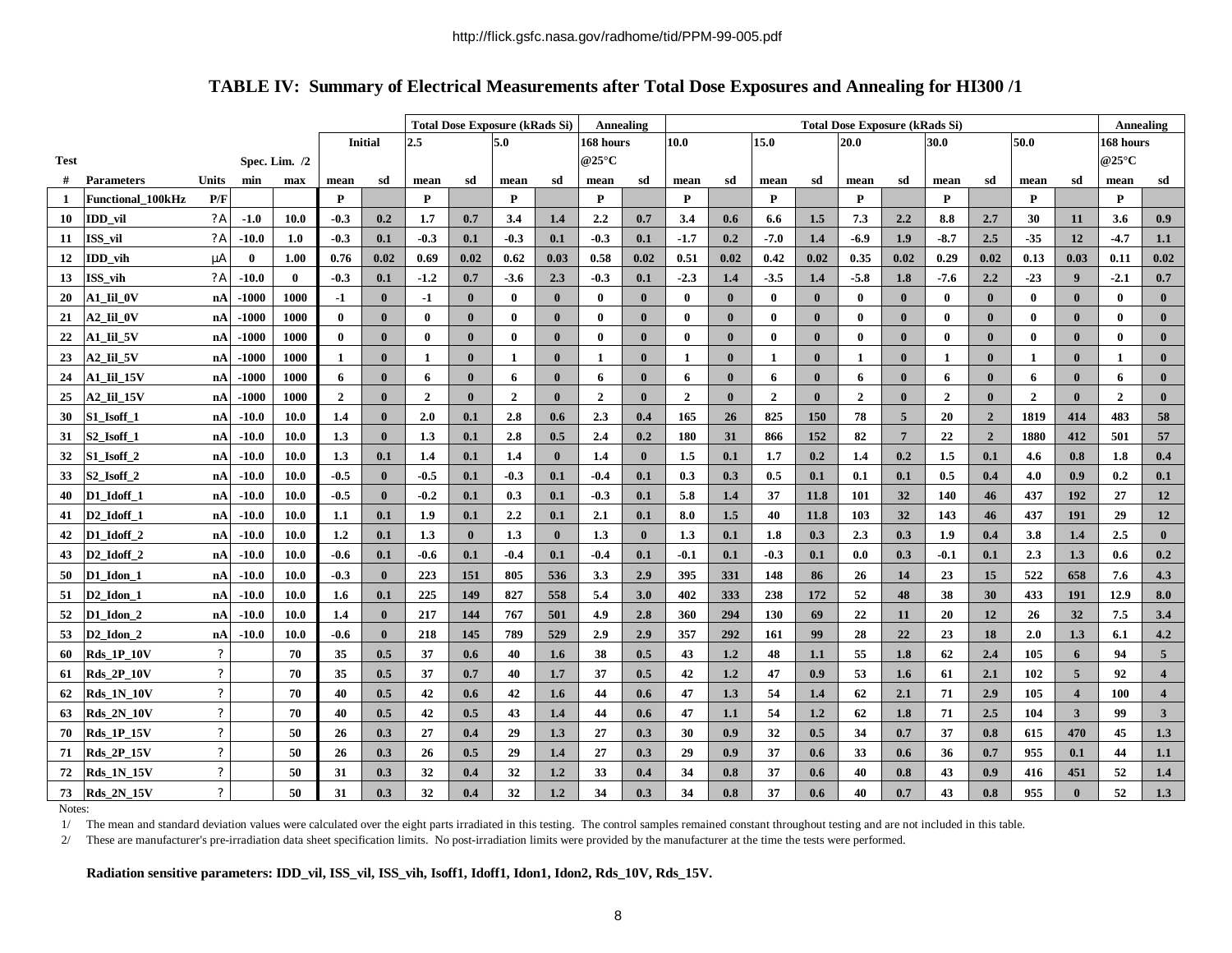**Figure 2: Isoff\_1 vs Total Ionizing Dose (kRads Si) for HI300**



The values of Isoff\_1 shown correspond to the one of the two measurements that had the most degradation at that TID or annealing step. 9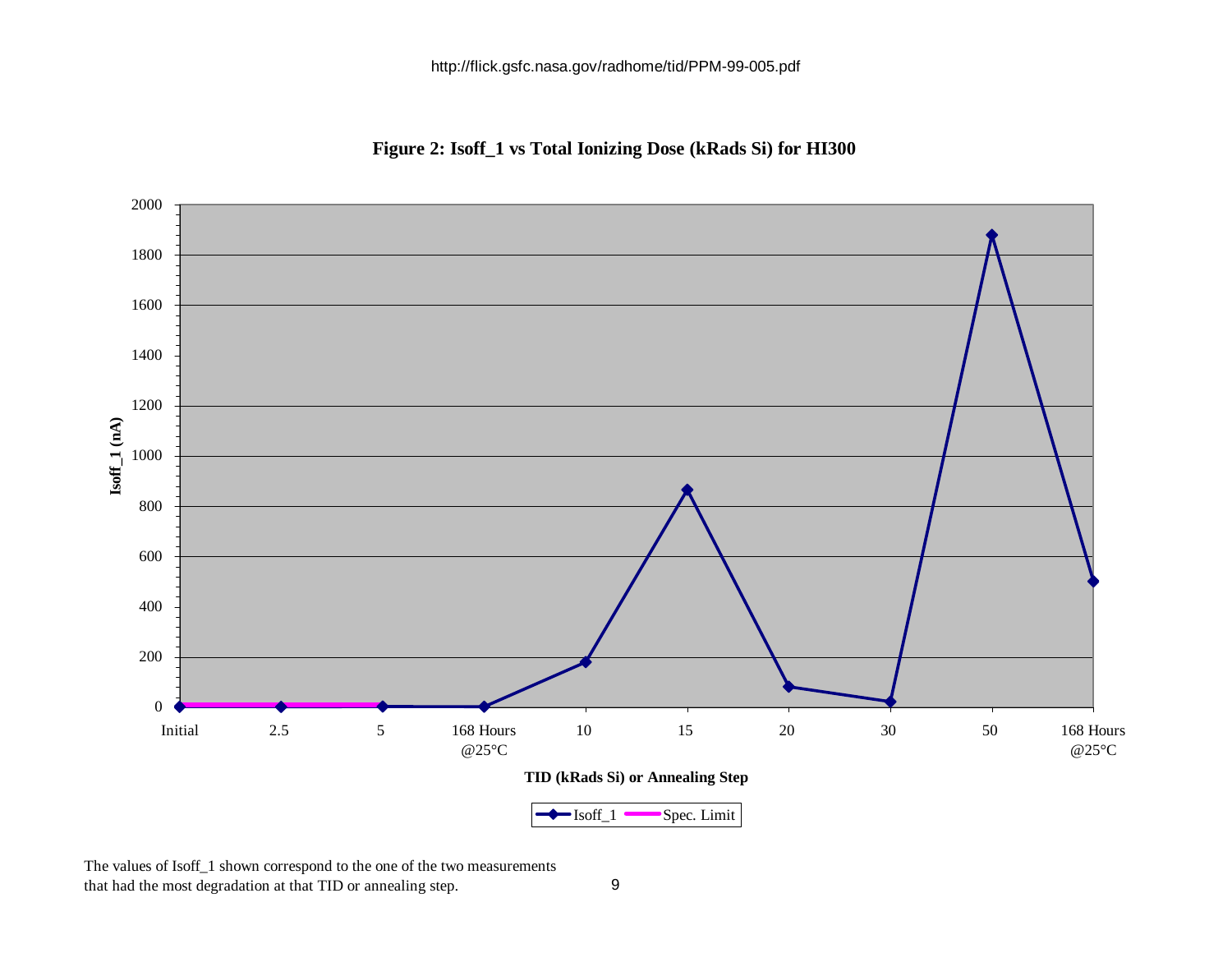**Figure 3: Idoff\_1 vs Total Ionizing Dose (kRads Si) for HI300**



The values of Idoff\_1 shown correspond to the one of the two measurements that had the most degradation at that TID or annealing step. 10